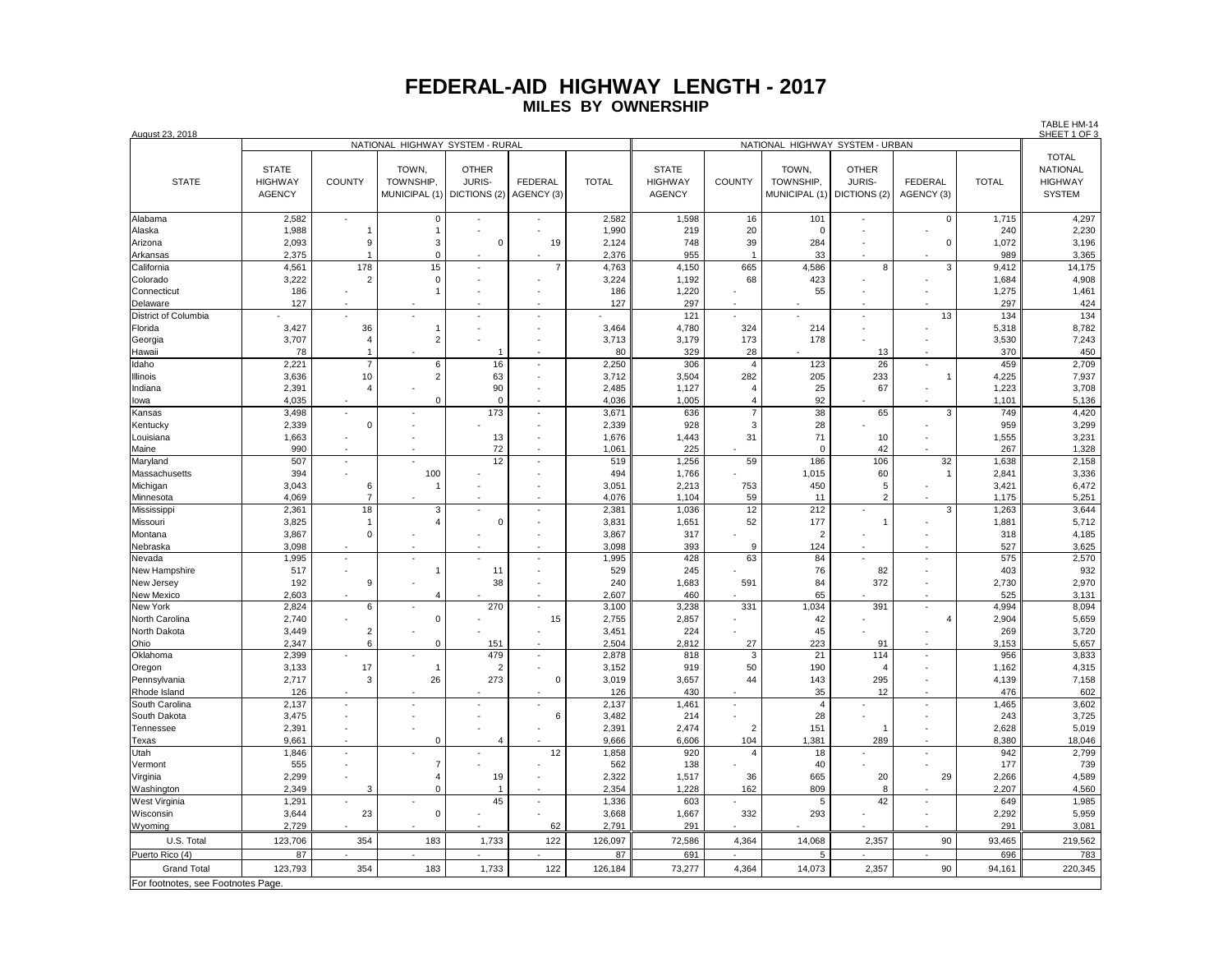TABLE HM-14

| August 23, 2018                   |                                                 |                | OTHER FEDERAL-AID HIGHWAYS - RURAL        |                                               |                              |              |                                                 | SHEET 2 OF 3  |                                                                           |                                        |                       |              |                                                                           |
|-----------------------------------|-------------------------------------------------|----------------|-------------------------------------------|-----------------------------------------------|------------------------------|--------------|-------------------------------------------------|---------------|---------------------------------------------------------------------------|----------------------------------------|-----------------------|--------------|---------------------------------------------------------------------------|
| <b>STATE</b>                      | <b>STATE</b><br><b>HIGHWAY</b><br><b>AGENCY</b> | <b>COUNTY</b>  | TOWN,<br><b>TOWNSHIP</b><br>MUNICIPAL (1) | <b>OTHER</b><br><b>JURIS-</b><br>DICTIONS (2) | <b>FEDERAL</b><br>AGENCY (3) | <b>TOTAL</b> | <b>STATE</b><br><b>HIGHWAY</b><br><b>AGENCY</b> | <b>COUNTY</b> | OTHER FEDERAL-AID HIGHWAYS - URBAN<br>TOWN,<br>TOWNSHIP.<br>MUNICIPAL (1) | <b>OTHER</b><br>JURIS-<br>DICTIONS (2) | FEDERAL<br>AGENCY (3) | <b>TOTAL</b> | <b>TOTAL</b><br><b>OTHER</b><br>FEDERAL-<br><b>AID</b><br><b>HIGHWAYS</b> |
| Alabama                           | 5,703                                           | 9,255          | 1,282                                     |                                               |                              | 16,240       | 1,015                                           | 1.366         | 3,832                                                                     |                                        | 31                    | 6.244        | 22,485                                                                    |
| Alaska                            | 1,472                                           | 41             | 60                                        | 6                                             | 35                           | 1,614        | 397                                             | 204           | 61                                                                        | 3                                      | 0                     | 666          | 2,280                                                                     |
| Arizona                           | 2,932                                           | 1,597          | 206                                       | 8                                             | 764                          | 5,507        | 295                                             | 1,114         | 3,521                                                                     | 19                                     | 85                    | 5,033        | 10,541                                                                    |
| Arkansas                          | 11,377                                          | 3,424          | 144                                       |                                               |                              | 14,945       | 1,328                                           | 720           | 2,304                                                                     |                                        |                       | 4,352        | 19,298                                                                    |
| California                        | 5,697                                           | 11,934         | 264                                       | 134                                           | 101                          | 18,130       | 682                                             | 5,090         | 18,307                                                                    | 22                                     | 20                    | 24,121       | 42,251                                                                    |
| Colorado                          | 4,176                                           | 4,071          | 128                                       | 45                                            | 514                          | 8,933        | 319                                             | 837           | 2,568                                                                     | $\overline{4}$                         | 11                    | 3,739        | 12,672                                                                    |
| Connecticut                       | 955                                             |                | 120                                       |                                               |                              | 1,075        | 1,316                                           |               | 2,481                                                                     | 3                                      |                       | 3,799        | 4,874                                                                     |
| Delaware                          | 469                                             |                | $\Omega$                                  |                                               |                              | 469          | 691                                             |               | 15                                                                        |                                        |                       | 706          | 1,174                                                                     |
| District of Columbia              |                                                 |                |                                           |                                               |                              |              | 305                                             |               |                                                                           | 0                                      | 14                    | 319          | 319                                                                       |
| Florida                           | 2,219                                           | 3,994          | 53                                        |                                               |                              | 6,265        | 1,679                                           | 6,536         | 4,327                                                                     |                                        |                       | 12,542       | 18,807                                                                    |
| Georgia                           | 8,907                                           | 6,300          | 340                                       |                                               | $\Omega$                     | 15,547       | 2,139                                           | 3,989         | 2,912                                                                     | $\overline{1}$                         | $\mathbf 0$           | 9,040        | 24,588                                                                    |
| Hawaii                            | 392                                             | 68             |                                           | 2                                             | 12                           | 475          | 124                                             | 518           |                                                                           |                                        |                       | 642          | 1,116                                                                     |
| Idaho                             | 2,363                                           | 2,722          | 184                                       | 2,165                                         | 28                           | 7,462        | 92                                              | 161           | 1,005                                                                     | 263                                    |                       | 1,520        | 8,982                                                                     |
| Illinois                          | 6,401                                           | 9,259          | 674                                       | $\overline{4}$                                | 3                            | 16,341       | 1,785                                           | 2,176         | 6,290                                                                     | 21                                     |                       | 10,272       | 26,613                                                                    |
| Indiana                           | 6,158                                           | 5,817          | 201                                       |                                               |                              | 12,177       | 1,198                                           | 2,836         | 4,354                                                                     | $\mathbf{1}$                           |                       | 8,389        | 20,566                                                                    |
| lowa                              | 3,806                                           | 13,936         | 418                                       | $\mathcal{P}$                                 | $\Omega$                     | 18,162       | 44                                              | 626           | 2,305                                                                     | 12                                     | $\Omega$              | 2,988        | 21,150                                                                    |
| Kansas                            | 5,971                                           | 20,318         | 360                                       |                                               | 49                           | 26,698       | 173                                             | 941           | 2,412                                                                     |                                        |                       | 3,525        | 30,223                                                                    |
| Kentucky                          | 8,116                                           | 11             |                                           |                                               | 43                           | 8,171        | 2,019                                           | 340           | 772                                                                       | 3                                      |                       | 3,133        | 11,304                                                                    |
| Louisiana                         | 6,513                                           | 10             | 1                                         |                                               | $\overline{2}$               | 6,526        | 2,215                                           | 676           | 1,435                                                                     |                                        |                       | 4,326        | 10,852                                                                    |
| Maine                             | 4,169                                           |                |                                           |                                               | $\Omega$                     | 4,169        | 854                                             |               |                                                                           | $\Omega$                               |                       | 855          | 5,024                                                                     |
| Maryland                          | 1,673                                           | 330            | 8                                         | $\mathbf 0$                                   |                              | 2,011        | 1,115                                           | 2,163         | 692                                                                       | 19                                     | 14                    | 4,004        | 6,015                                                                     |
| Massachusetts                     | 150                                             |                | 708                                       | 3                                             | 5                            | 866          | 652                                             |               | 6,331                                                                     | 98                                     | 3                     | 7,084        | 7,950                                                                     |
| Michigan                          | 3,804                                           | 17,032         | 411                                       | $\overline{1}$                                |                              | 21,248       | 589                                             | 4,872         | 3,470                                                                     | 11                                     |                       | 8,942        | 30,190                                                                    |
| Minnesota                         | 6,095                                           | 16,105         | 84                                        | 25                                            | $\Omega$                     | 22,309       | 454                                             | 2,613         | 2,488                                                                     | $\overline{1}$                         |                       | 5,556        | 27,865                                                                    |
| Mississippi                       | 6,980                                           | 8,165          | 257                                       |                                               | 272                          | 15,675       | 317                                             | 541           | 1,773                                                                     | $\pmb{0}$                              | 48                    | 2,678        | 18,353                                                                    |
| Missouri                          | 19,971                                          | 188            | 97                                        | $\overline{2}$                                | $\Omega$                     | 20,257       | 1,143                                           | 779           | 2,931                                                                     | $\overline{2}$                         | -1                    | 4,856        | 25,113                                                                    |
| Montana                           | 5,886                                           | 2,917          | $\overline{7}$                            | 418                                           | 493                          | 9,720        | 173                                             |               | 613                                                                       |                                        |                       | 786          | 10,506                                                                    |
| Nebraska                          | 6,353                                           | 8,923          | 231                                       | $\mathbf 0$                                   | 29                           | 15,535       | 94                                              | 280           | 1,208                                                                     | $\mathbf 0$                            | $\overline{1}$        | 1,584        | 17,119                                                                    |
| Nevada                            | 2,160                                           | 743            | 9                                         | 14                                            | 32                           | 2,957        | 283                                             | 837           | 977                                                                       | 20                                     | 24                    | 2,141        | 5,099                                                                     |
| New Hampshire                     | 1,587                                           |                | 25                                        |                                               |                              | 1,612        | 420                                             |               | 578                                                                       | 6                                      |                       | 1,004        | 2,616                                                                     |
| New Jersey                        | 163                                             | 865            | 54                                        | $\overline{0}$                                |                              | 1,082        | 275                                             | 3,980         | 2,609                                                                     | $\sqrt{2}$                             |                       | 6,867        | 7,948                                                                     |
| New Mexico                        | 5,923                                           | 724            | 150                                       |                                               | 194                          | 6,991        | 501                                             | 152           | 1,541                                                                     |                                        | $\overline{4}$        | 2,198        | 9,189                                                                     |
| New York                          | 6,277                                           | 1,987          | 115                                       | 52                                            | 9                            | 8.440        | 2,154                                           | 3,554         | 5,427                                                                     | 56                                     | $\overline{0}$        | 11,192       | 19,631                                                                    |
| North Carolina                    | 10,128                                          |                | 5                                         |                                               | 230                          | 10,362       | 6,662                                           |               | 861                                                                       | 0                                      | 51                    | 7,575        | 17,937                                                                    |
| North Dakota                      | 3,677                                           | 10,761         | 3                                         |                                               | 62                           | 14,503       | 20                                              | 34            | 590                                                                       |                                        |                       | 644          | 15,147                                                                    |
| Ohio                              | 10,132                                          | 3,282          | 268                                       |                                               |                              | 13,682       | 2,863                                           | 2,615         | 5,286                                                                     |                                        |                       | 10,764       | 24,446                                                                    |
| Oklahoma                          | 8,448                                           | 14,551         | 713                                       | 25                                            |                              | 23,736       | 590                                             | 809           | 3,258                                                                     | $\overline{2}$                         |                       | 4,658        | 28,394                                                                    |
| Oregon                            | 3,131                                           | 6,006          | 73                                        | 21                                            | 1,170                        | 10,400       | 280                                             | 1,425         | 2,194                                                                     | $\overline{4}$                         | $\mathsf 0$           | 3,903        | 14,303                                                                    |
| Pennsylvania                      | 11,548                                          | 21             | 342                                       | $\mathbf 0$                                   | 21                           | 11,933       | 6,723                                           | 331           | 2,587                                                                     | $\mathbf{1}$                           | $\sqrt{2}$            | 9,644        | 21,577                                                                    |
| Rhode Island                      | 198                                             |                | 46                                        |                                               |                              | 244          | 283                                             |               | 617                                                                       | 11                                     | 5                     | 915          | 1,159                                                                     |
| South Carolina                    | 12,879                                          | 93             | 15                                        |                                               | 16                           | 13,003       | 4,224                                           | 197           | 234                                                                       |                                        | $\mathsf 0$           | 4,655        | 17,659                                                                    |
| South Dakota                      | 4,018                                           | 10,430         | 160                                       | 16                                            | 732                          | 15,358       | 44                                              | 175           | 554                                                                       | 12                                     | $\mathbf 0$           | 785          | 16,143                                                                    |
| Tennessee                         | 7,615                                           | 338            | 47                                        | 13                                            |                              | 8,013        | 1,406                                           | 1,402         | 3,358                                                                     | 437                                    |                       | 6,603        | 14,616                                                                    |
| Texas                             | 44,760                                          | 1,447          | 260                                       | $\overline{2}$                                | 76                           | 46,545       | 8,878                                           | 3,255         | 13,295                                                                    | 95                                     | 1                     | 25,525       | 72,070                                                                    |
| Utah                              | 2,815                                           | 1,561          | 84                                        |                                               | 101                          | 4,562        | 248                                             | 394           | 1,697                                                                     |                                        |                       | 2,339        | 6,901                                                                     |
| Vermont                           | 1,807                                           |                | 924                                       |                                               |                              | 2,732        | 121                                             |               | 336                                                                       |                                        |                       | 457          | 3,188                                                                     |
| Virginia                          | 10,644                                          | $\overline{1}$ | 84                                        |                                               | 313                          | 11,043       | 3,052                                           | 270           | 2,207                                                                     | $\mathbf 0$                            | 41                    | 5,569        | 16,613                                                                    |
| Washington                        | 3,163                                           | 6,535          | 187                                       | 8                                             | 219                          | 10,112       | 315                                             | 1,788         | 3,562                                                                     | 9                                      | $\overline{4}$        | 5,678        | 15,789                                                                    |
| West Virginia                     | 6,869                                           |                | $\overline{2}$                            |                                               |                              | 6,871        | 1,412                                           |               | 270                                                                       | $\Omega$                               |                       | 1,682        | 8,553                                                                     |
| Wisconsin                         | 5,929                                           | 10,080         | 739                                       |                                               |                              | 16,748       | 481                                             | 1,311         | 4,271                                                                     |                                        |                       | 6,063        | 22,811                                                                    |
| Wyoming                           | 3,116                                           | 558            | 5                                         | $\overline{0}$                                | 293                          | 3,971        | 162                                             | 246           | 476                                                                       | $\Omega$                               |                       | 884          | 4,855                                                                     |
| U.S. Total                        | 305,698                                         | 216,398        | 10,544                                    | 2,966                                         | 5,819                        | 541,426      | 64,604                                          | 62,153        | 135,190                                                                   | 1,139                                  | 362                   | 263,449      | 804,875                                                                   |
| Puerto Rico (4)                   | 455                                             |                |                                           |                                               | 17                           | 472          | 1,932                                           |               | 217                                                                       | $\Omega$                               |                       | 2,157        | 2,629                                                                     |
| <b>Grand Total</b>                | 306,153                                         | 216,398        | 10,545                                    | 2,966                                         | 5,836                        | 541,898      | 66,537                                          | 62,153        | 135,407                                                                   | 1,139                                  | 369                   | 265,606      | 807,505                                                                   |
| For footnotes, see Footnotes Page |                                                 |                |                                           |                                               |                              |              |                                                 |               |                                                                           |                                        |                       |              |                                                                           |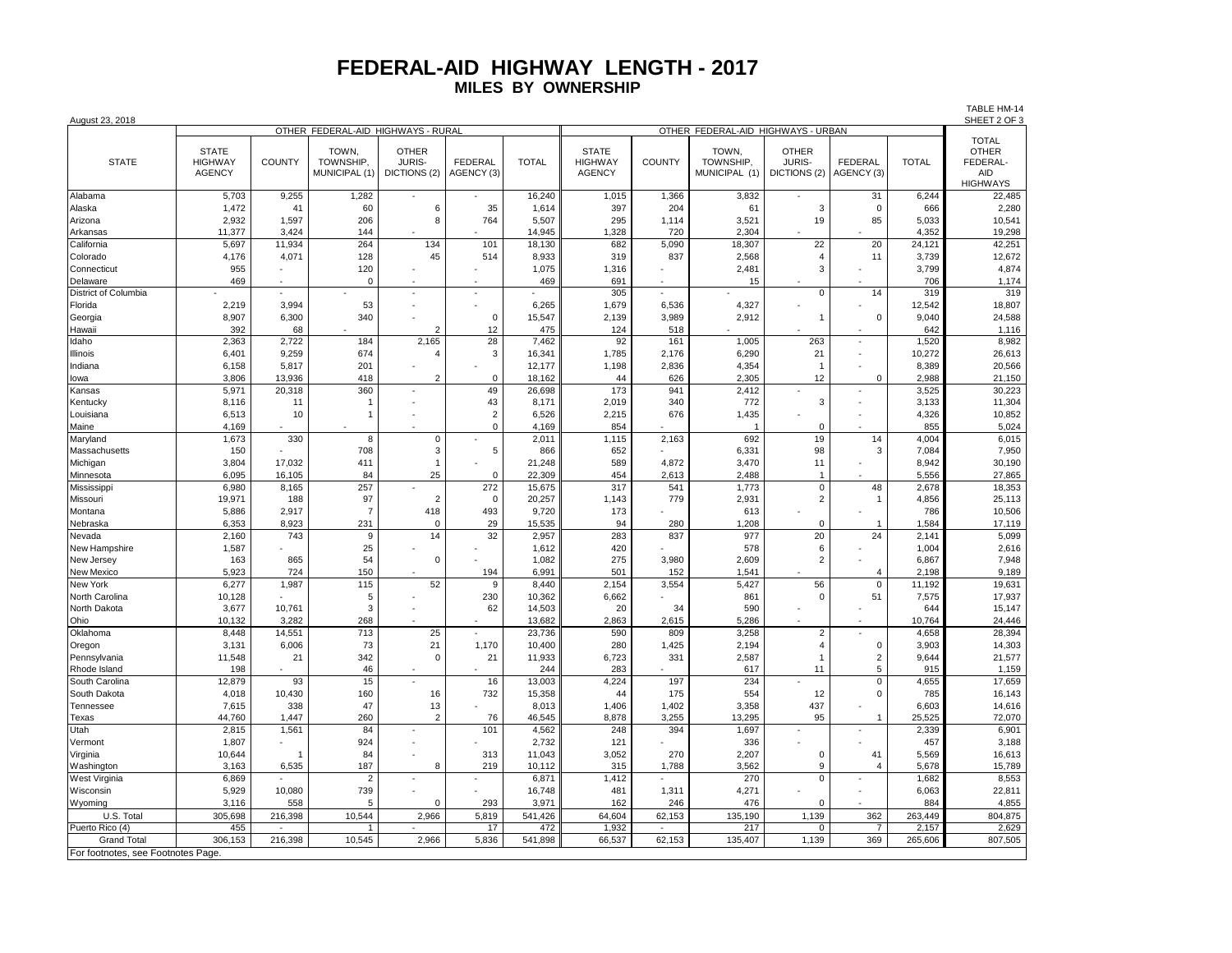| August 23, 2018                    |                                            |                 |                |                |                |                  |                |                                                     |                  |                |                 |                  | <b>IADLE FIVE 14</b><br>SHEET 3 OF 3 |  |
|------------------------------------|--------------------------------------------|-----------------|----------------|----------------|----------------|------------------|----------------|-----------------------------------------------------|------------------|----------------|-----------------|------------------|--------------------------------------|--|
|                                    | ALL FEDERAL-AID HIGHWAYS - RURAL AND URBAN |                 |                |                |                |                  |                | ALL NON - FEDERAL-AID HIGHWAYS - RURAL<br>AND URBAN |                  |                |                 |                  |                                      |  |
|                                    |                                            |                 |                |                |                |                  |                |                                                     |                  |                |                 |                  | <b>TOTAL</b>                         |  |
|                                    | <b>STATE</b>                               |                 | TOWN.          | <b>OTHER</b>   |                |                  | <b>STATE</b>   |                                                     | TOWN.            | <b>OTHER</b>   |                 |                  | FEDERAL-AID                          |  |
| <b>STATE</b>                       | <b>HIGHWAY</b>                             | <b>COUNTY</b>   | TOWNSHIP.      | <b>JURIS-</b>  | <b>FEDERAL</b> | <b>TOTAL</b>     | <b>HIGHWAY</b> | <b>COUNTY</b>                                       | TOWNSHIP.        | <b>JURIS-</b>  | <b>FEDERAL</b>  | <b>TOTAL</b>     | AND NON-                             |  |
|                                    | <b>AGENCY</b>                              |                 | MUNICIPAL (1)  | DICTIONS (2)   | AGENCY (3)     |                  | <b>AGENCY</b>  |                                                     | MUNICIPAL (1)    | DICTIONS (2)   | AGENCY (3)      |                  | FEDERAL-                             |  |
|                                    |                                            |                 |                |                |                |                  |                |                                                     |                  |                |                 |                  |                                      |  |
|                                    |                                            |                 |                |                |                |                  |                |                                                     |                  |                |                 |                  | <b>AID</b>                           |  |
| Alabama                            | 10,898                                     | 10,637          | 5,215          |                | 32             | 26,781           | 33             | 49,987                                              | 22,874           | 154            | 1,267           | 74,316           | 101,097                              |  |
| Alaska                             | 4,077                                      | 266             | 122            | 9              | 36             | 4,510            | 1,553          | 3,790                                               | 1,701            | 2,360          | 1,621           | 11,025           | 15,535                               |  |
| Arizona                            | 6.068<br>16,035                            | 2.759<br>4,146  | 4,014<br>2,481 | 28             | 868            | 13,736<br>22,663 | 707<br>422     | 15.132<br>61,799                                    | 18,621<br>15,078 | 4,416          | 13.947<br>2,642 | 52.822<br>79,940 | 66,558                               |  |
| Arkansas                           |                                            |                 |                | 164            | 132            |                  |                |                                                     |                  | 854            |                 |                  | 102,603                              |  |
| California                         | 15,091<br>8,909                            | 17,867<br>4,978 | 23,173         | 48             |                | 56,426           | 140            | 53,739                                              | 57,455           | 811            | 7,740           | 119,788          | 176,214<br>88,818                    |  |
| Colorado<br>Connecticut            | 3.676                                      |                 | 3,120<br>2,656 | 3              | 526            | 17,580<br>6,335  | 42             | 51,022                                              | 13,367<br>14,751 | 338            | 5,898<br>79     | 71,238<br>15,209 | 21,544                               |  |
|                                    |                                            |                 | 15             |                |                | 1,598            | 3,841          |                                                     | 813              | 78             | 122             | 4,854            | 6,452                                |  |
| Delaware<br>District of Columbia   | 1,584<br>426                               |                 |                | $\mathsf 0$    | 27             | 454              | 951            |                                                     |                  | 35             | 75              | 1,060            | 1,514                                |  |
| Florida                            | 12,105                                     | 10,889          | 4,595          |                |                | 27,589           | 2              | 59,372                                              | 33,610           | 87             | 2,188           | 95,259           | 122,848                              |  |
| Georgia                            | 17,932                                     | 10,466          | 3,432          | $\overline{1}$ | $\mathsf 0$    | 31,831           | 27             | 74,386                                              | 19,186           | 111            | 2,814           | 96,524           | 128,355                              |  |
| Hawaii                             | 923                                        | 615             |                | 16             | 12             | 1,566            | 20             | 2,719                                               |                  | 54             | 118             | 2,910            | 4,476                                |  |
| Idaho                              | 4,983                                      | 2,893           | 1,317          | 2,470          | 28             | 11,691           | $\overline{7}$ | 12,392                                              | 4,770            | 12,928         | 10,649          | 40,747           | 52,437                               |  |
| Illinois                           | 15,326                                     | 11,727          | 7,171          | 323            | $\overline{4}$ | 34,550           | 567            | 4,755                                               | 105,321          | 501            | 241             | 111,386          | 145,936                              |  |
| Indiana                            | 10,874                                     | 8,661           | 4,581          | 158            |                | 24,273           | 127            | 56,355                                              | 14,904           | 454            | 678             | 72,517           | 96,790                               |  |
| lowa                               | 8,891                                      | 14,566          | 2,815          | 14             | $\Omega$       | 26,287           | $\overline{1}$ | 75,205                                              | 12,420           | 588            | 137             | 88,351           | 114,637                              |  |
| Kansas                             | 10,277                                     | 21,266          | 2,810          | 238            | 52             | 34,643           | 12             | 92,873                                              | 13,675           |                | 853             | 107,412          | 142,054                              |  |
| Kentucky                           | 13,402                                     | 355             | 800            | 3              | 43             | 14,603           | 14,269         | 39,774                                              | 9,923            | 573            | 914             | 65,452           | 80,054                               |  |
| Louisiana                          | 11,835                                     | 716             | 1,506          | 24             | 2              | 14,083           | 4,842          | 32,005                                              | 9,826            | $\overline{2}$ | 653             | 47,328           | 61,411                               |  |
| Maine                              | 6,238                                      |                 | 1              | 114            | $\mathsf 0$    | 6,353            | 2,115          | 377                                                 | 13,677           | 176            | 162             | 16,507           | 22,860                               |  |
| Maryland                           | 4,552                                      | 2,552           | 885            | 137            | 46             | 8,172            | 603            | 19,009                                              | 3,432            | 154            | 841             | 24,039           | 32,211                               |  |
| Massachusetts                      | 2,963                                      |                 | 8,155          | 160            | 9              | 11,286           | 61             |                                                     | 24,794           | 489            | 92              | 25,436           | 36,723                               |  |
| Michigan                           | 9,649                                      | 22,663          | 4,332          | 17             |                | 36,662           | 19             | 66,805                                              | 16,867           | $\overline{1}$ | 1,682           | 85,374           | 122,036                              |  |
| Minnesota                          | 11,723                                     | 18,784          | 2,582          | 28             | $\Omega$       | 33,116           | 26             | 27,540                                              | 74,967           | 1,851          | 1,949           | 106,333          | 139,449                              |  |
| Mississippi                        | 10,693                                     | 8,736           | 2,245          | $\mathbf 0$    | 323            | 21,997           | 219            | 44,886                                              | 9,721            | 93             | 529             | 55,448           | 77,445                               |  |
| Missouri                           | 26,591                                     | 1,020           | 3,208          | 5              | $\overline{1}$ | 30,825           | 7,268          | 72,531                                              | 19,880           | 132            | 1,243           | 101,054          | 131,879                              |  |
| Montana                            | 10,243                                     | 2,917           | 621            | 418            | 493            | 14,691           | 780            | 39,591                                              | 4,283            | 3,817          | 10,404          | 58,875           | 73,566                               |  |
| Nebraska                           | 9,938                                      | 9,212           | 1,563          | $\overline{1}$ | 30             | 20,744           | $\overline{7}$ | 52,027                                              | 22,056           | 128            | 201             | 74,419           | 95,163                               |  |
| Nevada                             | 4,865                                      | 1,643           | 1,070          | 34             | 56             | 7,668            | 778            | 27,520                                              | 3,715            | 48             | 8,506           | 40,566           | 48,234                               |  |
| New Hampshire                      | 2,769                                      |                 | 679            | 99             |                | 3,548            | 1,133          |                                                     | 11,320           | $\overline{7}$ | 148             | 12,608           | 16,156                               |  |
| New Jersey                         | 2,314                                      | 5,445           | 2,747          | 413            |                | 10,918           | 8              | 1,217                                               | 26,043           | 402            | 308             | 27,977           | 38,896                               |  |
| New Mexico                         | 9,487                                      | 876             | 1,759          |                | 198            | 12,320           | 2,525          | 25,319                                              | 13,676           | 7,893          | 15,472          | 64,885           | 77,205                               |  |
| New York                           | 14,494                                     | 5,877           | 6,577          | 769            | $\mathsf g$    | 27,726           | 569            | 14,309                                              | 69,633           | 647            | 677             | 85,834           | 113,559                              |  |
| North Carolina                     | 22,388                                     |                 | 908            | $\mathbf 0$    | 300            | 23,596           | 57,536         |                                                     | 22,052           | 1,039          | 2,751           | 83,379           | 106,975                              |  |
| North Dakota                       | 7,370                                      | 10.797          | 638            |                | 62             | 18,867           | 43             | 4,414                                               | 62,860           | 19             | 1,485           | 68,821           | 87,688                               |  |
| Ohio                               | 18,154                                     | 5,931           | 5,777          | 241            |                | 30,103           | 1,079          | 23,199                                              | 67,439           | 894            | 272             | 92,884           | 122,987                              |  |
| Oklahoma                           | 12,254                                     | 15,362          | 3,991          | 619            | $\blacksquare$ | 32,227           | $\mathbf{1}$   | 62,178                                              | 17,967           | 478            | 13              | 80,637           | 112,865                              |  |
| Oregon                             | 7,462                                      | 7,498           | 2,458          | 30             | 1,170          | 18,618           | 198            | 25,332                                              | 8,764            | 1,479          | 24,883          | 60,656           | 79,275                               |  |
| Pennsylvania                       | 24,645                                     | 399             | 3,099          | 569            | 23             | 28,735           | 15,088         | 10                                                  | 74,541           | 1,354          | 793             | 91,786           | 120,521                              |  |
| Rhode Island                       | 1,036                                      |                 | 698            | 23             | 5              | 1,761            | 64             |                                                     | 4,070            | 72             | 60              | 4,266            | 6,027                                |  |
| South Carolina                     | 20,702                                     | 290             | 253            |                | 17             | 21,261           | 20,610         | 29,735                                              | 3,989            | 194            | 1,576           | 56,103           | 77,364                               |  |
| South Dakota                       | 7,752                                      | 10,605          | 743            | 28             | 739            | 19,868           | 3              | 24,481                                              | 34,696           | 1,813          | 1,723           | 62,716           | 82,584                               |  |
| Tennessee                          | 13,885                                     | 1.742           | 3,556          | 452            |                | 19,634           | $\overline{1}$ | 55.743                                              | 19,017           | 398            | 1,193           | 76,352           | 95,986                               |  |
| Texas                              | 69,906                                     | 4,807           | 14,936         | 390            | 78             | 90,116           | 10,539         | 142,762                                             | 68,338           | $\overline{4}$ | 2,560           | 224,204          | 314,319                              |  |
| Utah                               | 5,829                                      | 1,960           | 1,798          |                | 113            | 9,701            | 55             | 22,415                                              | 9,910            | 370            | 6,841           | 39,589           | 49,290                               |  |
| Vermont                            | 2,621                                      |                 | 1,307          |                |                | 3,928            | 8              |                                                     | 10,156           |                | 164             | 10,327           | 14,255                               |  |
| Virginia                           | 17,512                                     | 307             | 2,960          | 39             | 383            | 21,201           | 41,428         | 1,433                                               | 8,757            |                | 2.419           | 54,037           | 75,238                               |  |
| Washington                         | 7.055                                      | 8.488           | 4.558          | 25             | 223            | 20.350           | 14             | 30.750                                              | 12.550           | 8.416          | 8.350           | 60.079           | 80,429                               |  |
| West Virginia                      | 10,176                                     |                 | 276            | 87             |                | 10,538           | 24,227         |                                                     | 2,940            | 196            | 952             | 28,315           | 38,854                               |  |
| Wisconsin                          | 11,722                                     | 11,746          | 5,303          |                |                | 28,771           | 23             | 9,026                                               | 76,789           |                | 939             | 86,776           | 115,547                              |  |
| Wyoming                            | 6,297                                      | 804             | 481            |                | 354            | 7,936            | 432            | 13,846                                              | 2,001            | 495            | 5,720           | 22,494           | 30,430                               |  |
| U.S. Total                         | 566,595                                    | 283,269         | 159,985        | 8,195          | 6,392          | 1,024,437        | 215,018        | 1,521,755                                           | 1,189,193        | 57,403         | 157,543         | 3,140,912        | 4,165,349                            |  |
| Puerto Rico (4)                    | 3.165                                      |                 | 223            | $\Omega$       | 24             | 3.412            | 241            |                                                     | 14,705           |                |                 | 14.946           | 18,359                               |  |
| <b>Grand Total</b>                 | 569,760                                    | 283,269         | 160,208        | 8,196          | 6,416          | 1,027,849        | 215,259        | 1,521,755                                           | 1,203,898        | 57,403         | 157,543         | 3,155,858        | 4,183,707                            |  |
| For footnotes, see Footnotes Page. |                                            |                 |                |                |                |                  |                |                                                     |                  |                |                 |                  |                                      |  |

TABLE HM-14